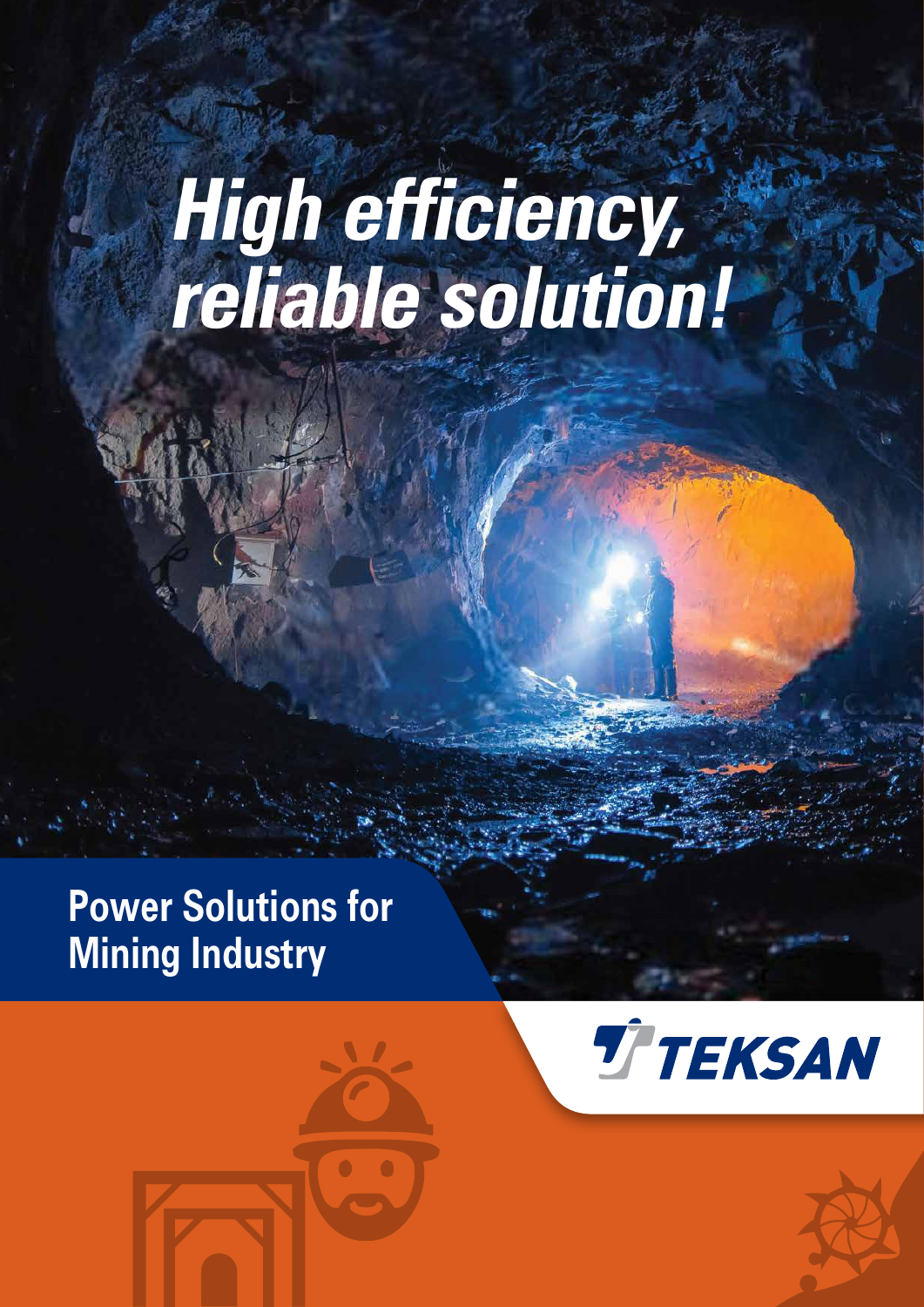

## **WHENEVER YOU NEED POWER, WE ARE ALWAYS WITH YOU...SINCE 1994!**

Since 1994, Teksan has been delivering high quality tailormade solutions that are designed accordingly to your requirements with strong after-sales technical support and maintenance services anytime and anywhere you need uninterrupted power supply. When your company is moving further ahead rapidly on the road to success, you always feel our continuous support as your reliable power solutions partner.

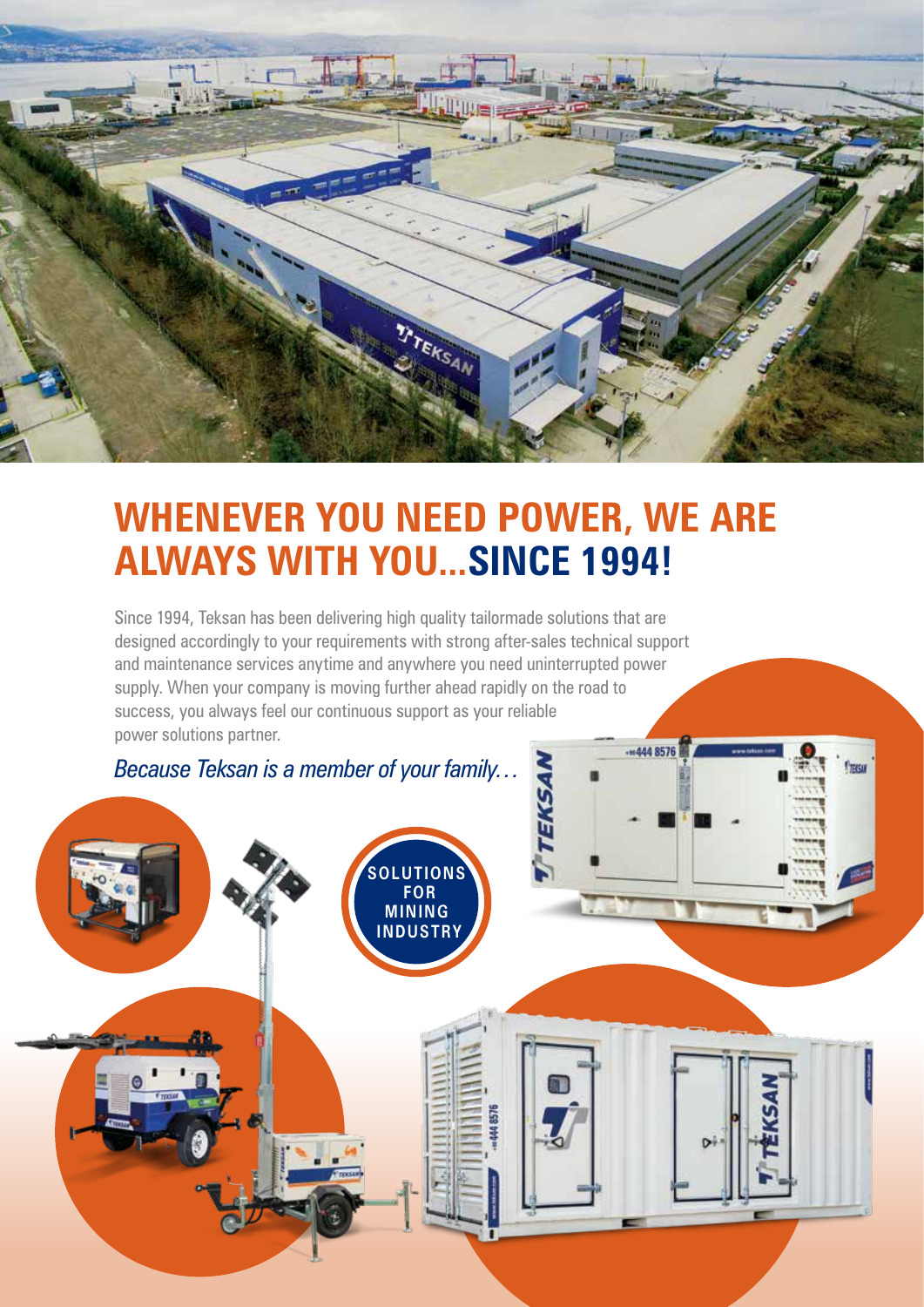## **We know the challenges of your business, and we design tailormade solutions that exceed your expectations…**

Thanks to our high performing and robust solutions that are specially designed for mining industry, not only on the surface but also under the ground we are always there for you. With Teksan's quality products that have low fuel consumption, high efficiency rates even under the most challenging conditions such as dust, vibration, high or low temperature, you will always be on the safe side.

While custom-made power solutions of Teksan decrease your opex with their low fuel consumptions, their robust structures minimize the risk of failure, their designs and state-of-the-art features provide easy maintenance. Not only with its reliable products but also with its comprehensive, fast technical and spare parts support, Teksan will deliver added value to your business.

Teksan not only manufactures mobile and stationary gensets with specially insulated canopies for the full protection against loud noise, fire as well as liquid contact, and can with optional features such as remote radiator, high capacity fuel tanks, remote monitoring system but also safe-guards your uninterrupted power through its strong after-sales services...







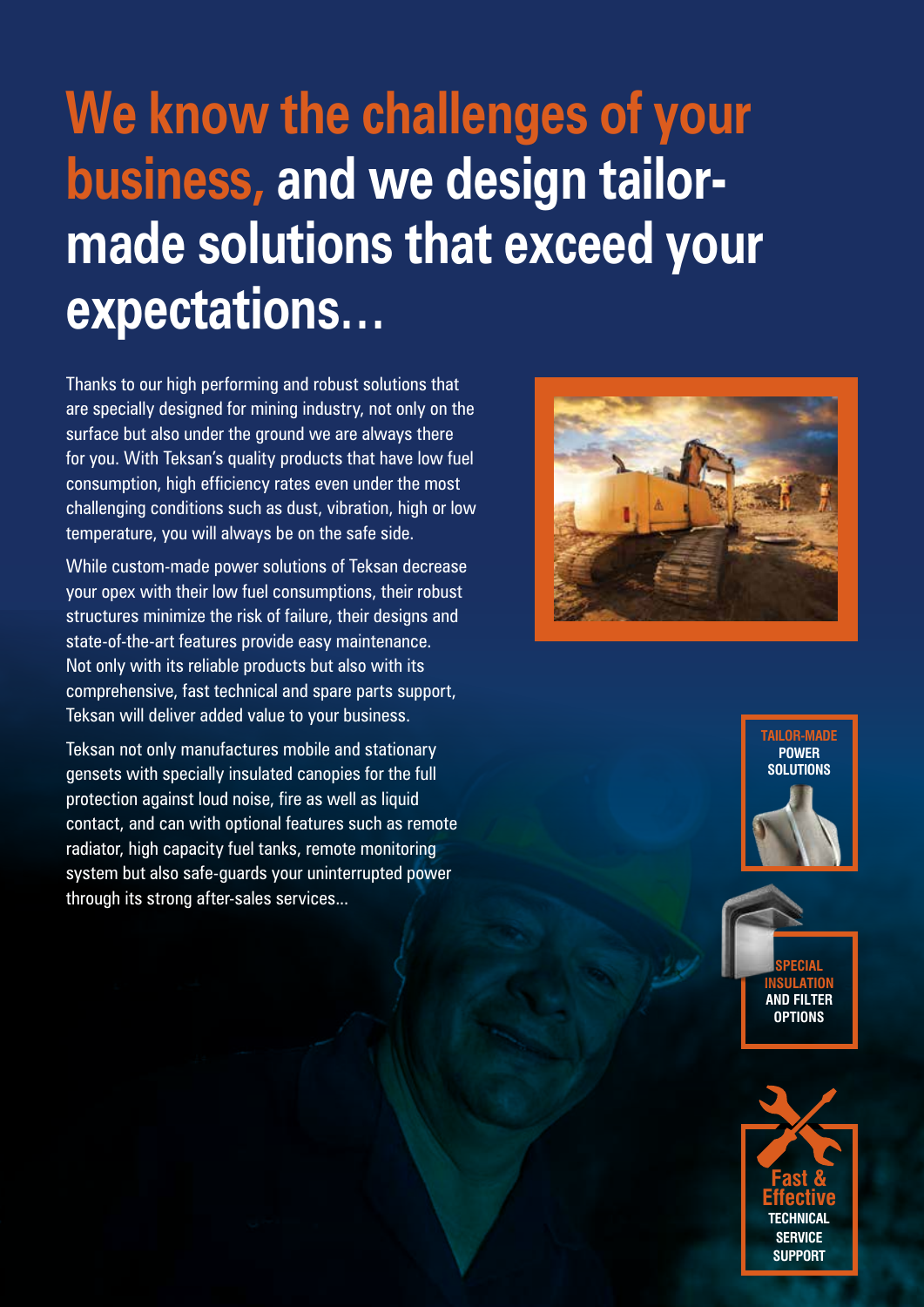#### **ÖZYURT MAKİNE / MOBILE STONE CRUSHER / TURKEY DIESEL**



#### **PROJECT REQUIREMENTS**

Providing the energy need of specially produced stone crusher.

#### **SOLUTION WE HAVE PROVIDED**

A special 330 kVA genset was coupled with 450 kVA special type alternator for the continuous operation of the mobile crusher, in addition, the field type air intake filters to prevent dusty environment effects and leaf type manual shutter to prevent dust from entering the machine when the machine is not working.

#### **OPTIONS**

- Bowl-type special vibration mounts between the engine and the frame, Specially designed panel with sheet metal protection,
- Reinforced, double-wall fuel tank with a special frame, Fuel filling strainer,



- Fuel tank ventilation in front of the radiator,
- Crankcase ventilation in front of the cabinet,
- Warning buzzer system for faults and low fuel level warnings,
- Interchangeable type sand filter for the air intake section of the cabinet, Special filter for the air exhaust section of the cabinet, leave type manual blind in front of the radiator.